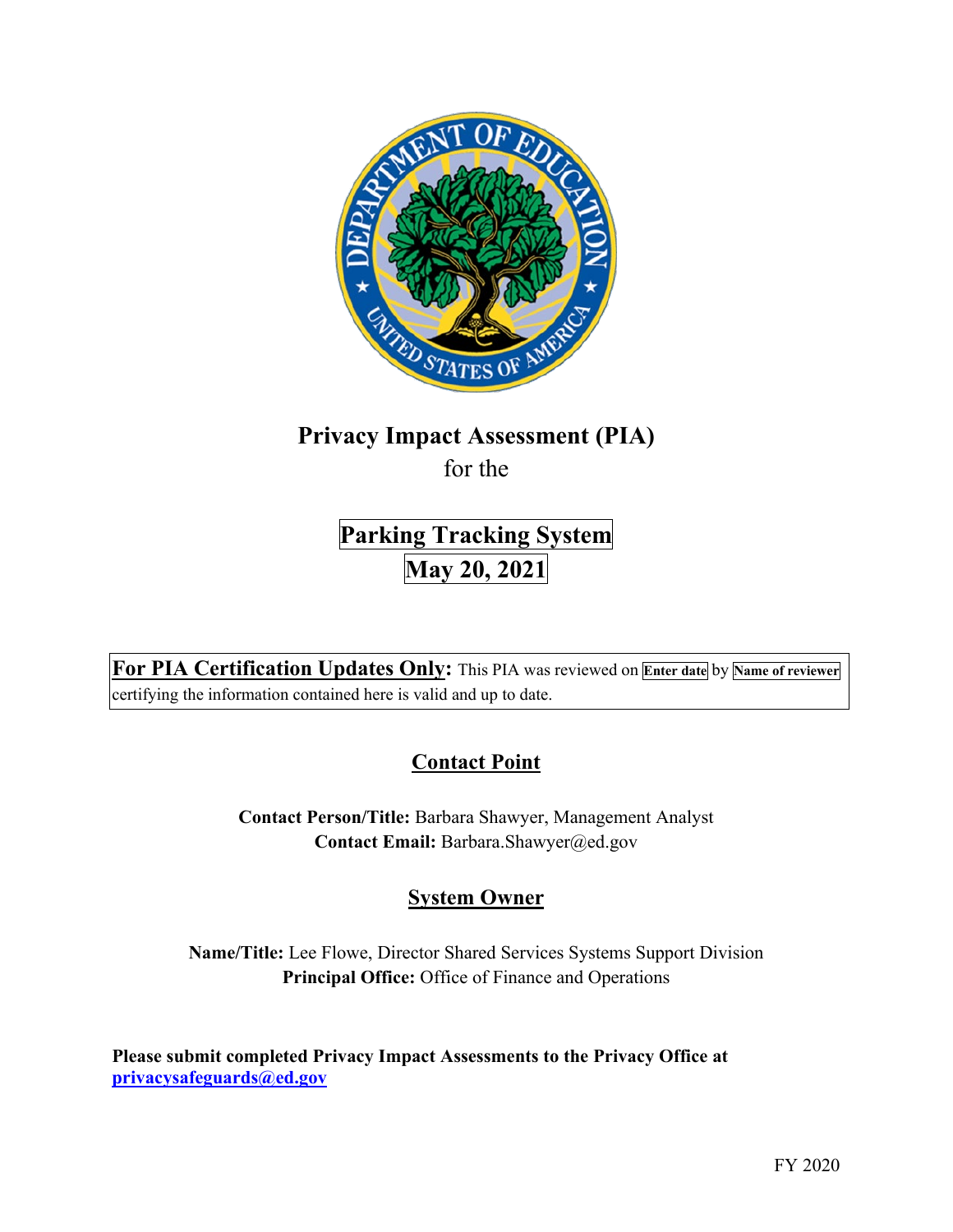*Please complete this Privacy Impact Assessment (PIA) on how personally identifiable information (PII) is collected, stored, protected, shared, and managed electronically by your system. You may wish to consult with your ISSO in completing this document. If a question does not apply to your system, please answer with N/A.* 

### **1. Introduction**

or purpose for the system. **1.1.** Describe the system including the name, acronym, and a brief description of the program

or purpose for the system.<br>The Electronic Case Management Platform (ECAMP) was developed to support the IT modernization, standardize the use of IT shared services, and reduce the overall systems or modules, each with separate small contracts with Tyler Technologies, Inc. Office of Finance and Operations strategy of streamlining information technology (IT) operations to better align with the U.S. Department of Education's (Department) goal of cybersecurity footprint. The ECAMP system will combine separate case management (formerly MicroPact), a cloud service provider (CSP).

 independent of other user operating systems (e.g., iOS, Windows). PATS allows Department-occupied buildings in headquarters and the Kansas City, Missouri, regional number of factors (distance from the parking garage, number of approved telework days, service computation date, carpool status, etc.) and ranks applications to determine who receives parking passes. All Department employee parking is accounted for in this The Parking Tracking System (PATS) is a web-based application that is platformemployees, contractors, and visitors to apply for subsidized parking at the various office. The system also calculates a parking application score which is determined by a system.

 platform, known as Entellitrak. Entellitrak is a configurable data tracking and management platform for case management (CM) and business process management vertical industry sector and supports storing data in either an Oracle database or Microsoft structured query language (SQL) server database. PATS is accessed via a web- based interface, utilizing a role-based security and access model. The system provides PATS is a case management module supported via a Software-as-a-Service (SaaS) (BPM). It provides pre-built, executable business process management system (BPMS) based configurations (process templates) focused on a particular process domain or a administration and tracking information to Department.

**1.2.** Describe the purpose for which the personally identifiable information  $(PII)^{1}$  is collected,

 $1$  The term "personally identifiable information" refers to information which can be used to distinguish or trace an individual's identity, such as their name, social security number, biometric records, etc. alone, or when combined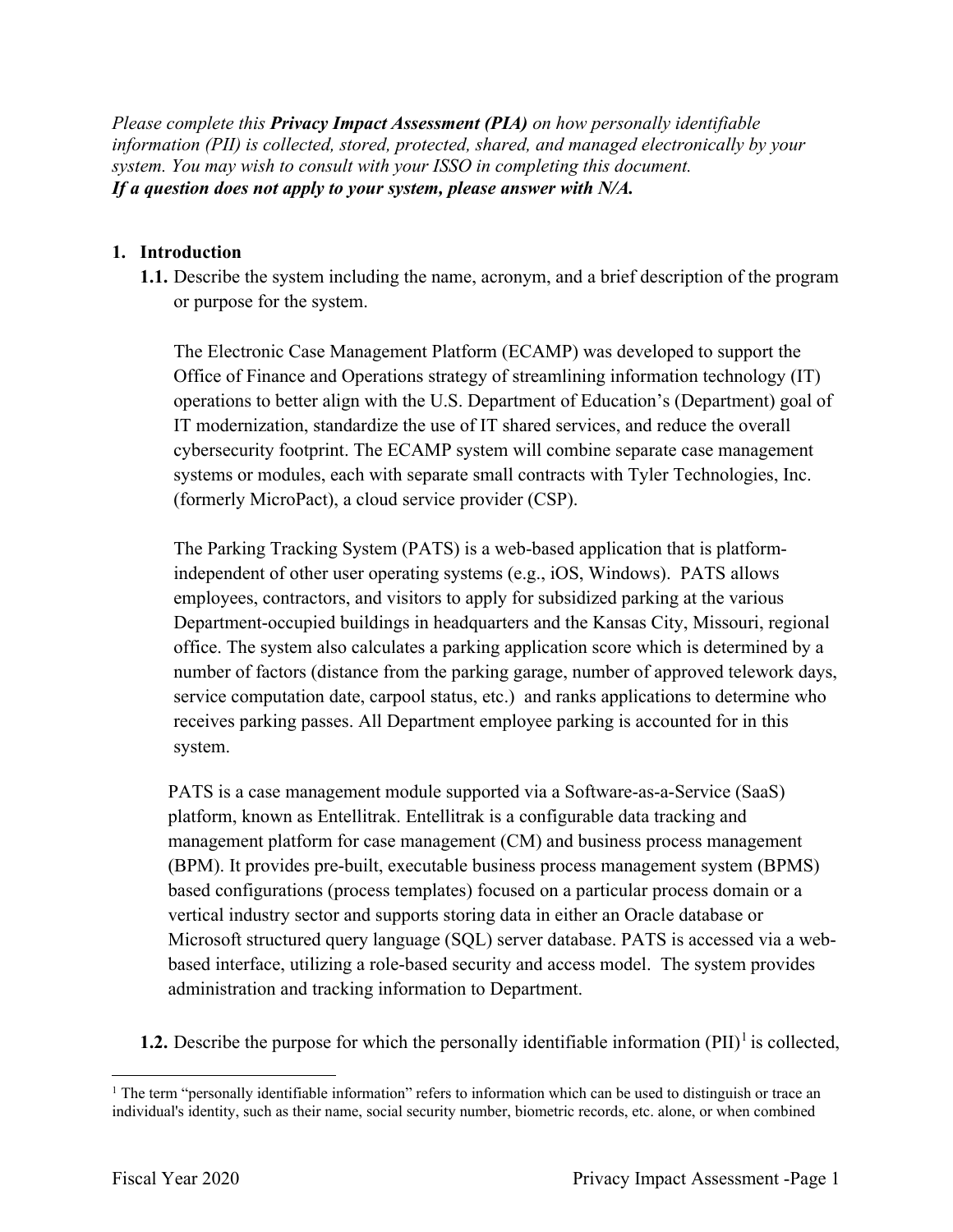used, maintained or shared.

The information contained in this system is used to: (1) provide standards for apportionment and assignment of parking spaces on property occupied by the Department in Washington, D.C., and Kansas City, MO, and (2) allocate and check parking spaces assigned to government vehicles, visitors, handicapped personnel, executive personnel, carpool and van pools, and others.

**1.3.** Is this a new system, or one that is currently in operation?

### Currently Operating System

**1.4.** Is this PIA new, or is it updating a previous version?

### New PIA

PATS migrated to the Entellitrak SaaS platform, so a new PIA is required.

**1.5.** Is the system operated by the agency or by a contractor?

### Contractor

- **1.5.1.** If the system is operated by a contractor, does the contract or other acquisitionrelated documents include privacy requirements?
	- $\Box N/A$ Yes

## **2. Legal Authorities and Other Requirements**  *If you are unsure of your legal authority, please contact your program attorney.*

 **2.1.** What specific legal authorities and/or agreements permit and regulate the collection and use of data by the system? Please include name and citation of the authority.

 101 et. seq., which allows for the Federal Government to manage Federal property and agencies to establish the rules under which Federal agencies may allow for parking on General Services Administration (GSA) property. The Federal Property and Administrative Services Act of 1949, as amended, 40 U.S.C. Federal Management Regulations (FMR), 41 CFR 102-74.305, which allows for Federal

 with other personal or identifying information which is linked or linkable to a specific individual, such as date and place of birth, mother's maiden name, etc. OMB Circular A-130, page 33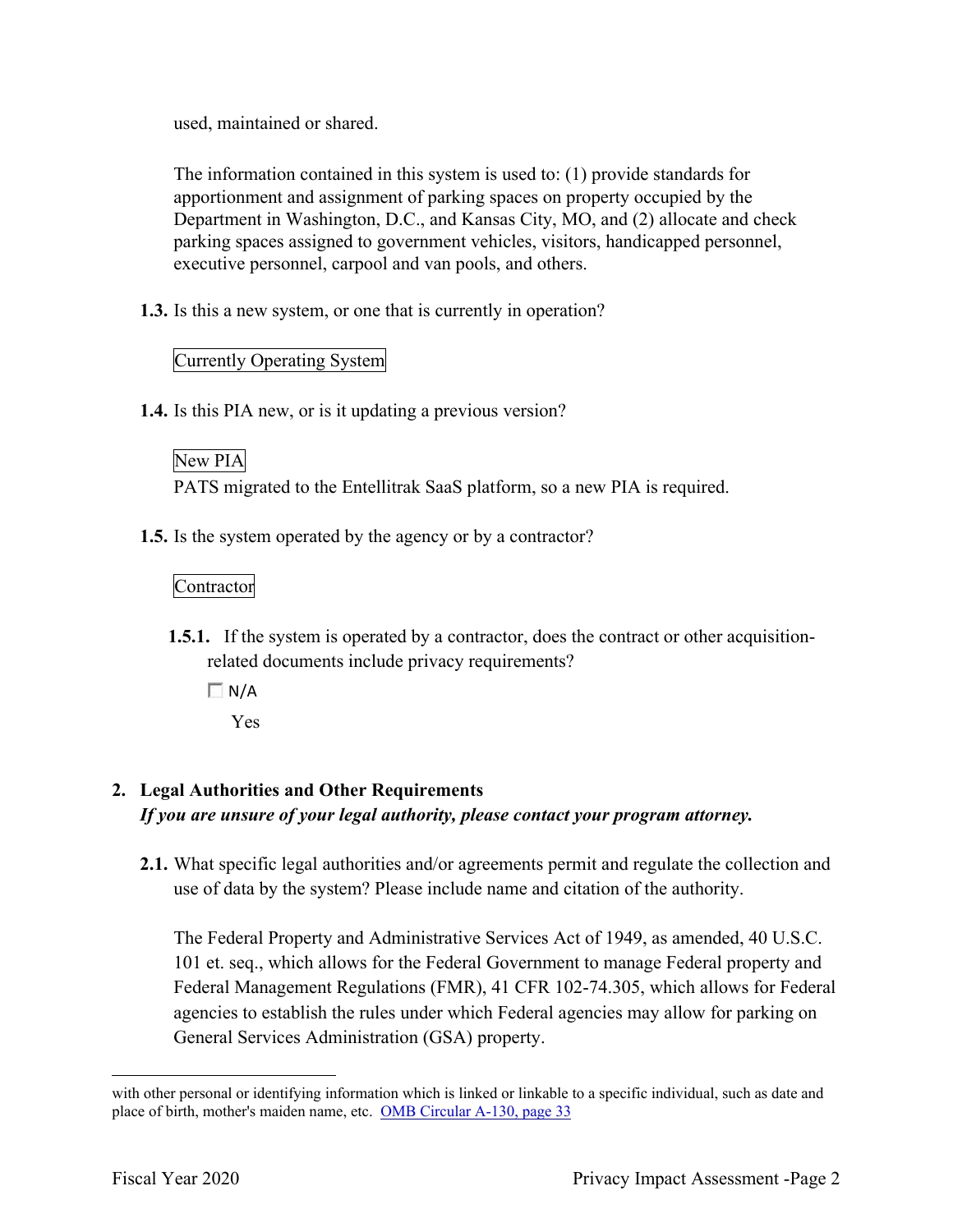### **SORN**

 such as a Social Security Number or other identification? **2.2.** Is the information in this system retrieved by an individual's name or personal identifier

## Yes

**2.2.1.** If the above answer is **YES,** this system will need to be covered by Privacy Act System of Records Notice(s)  $(SORN(s))$ .<sup>2</sup> Please provide the SORN name, number, Federal Register citation and link, or indicate that a SORN is in progress.

 $\Box N/A$ 

 Parking Application Tracking System (PATS) (18-05-01) System of Records Notice was last updated on February 16, 2018 (83 FR 7026, 7026-7029).

 **2.2.2.** If the above answer is **NO**, explain why a SORN was not necessary. For Department, etc. example, the information is not retrieved by an identifier, the information is not maintained in a system of records, or the information is not maintained by the

 $\overline{M}$  N/A

Click here to enter text.

### **Records Management**

 **an email to [RMHelp@ed.gov](mailto:RMHelp@ed.gov) If you do not know your records schedule, please consult with your records liaison or send** 

**2.3.** What is the records retention schedule approved by National Archives and Records Administration (NARA) for the records contained in this system? Please provide all relevant NARA schedule numbers and disposition instructions.

 parking areas and spaces. The records are temporary, cut off when permit is returned or expires. Destroy 3 years after cutoff. (N1-64-87-1) NARA Records Schedule 622 addresses records related to assigning and controlling

 timelines in the records disposition schedule? **2.4.** Is the PII contained in this system disposed of appropriately, and in accordance with the

 $2$  A System of Records Notice (SORN) is a formal notice to the public that identifies the purpose for which PII is collected, from whom and what type of PII is collected, how the PII is shared externally (routine uses), and how to access and correct any PII maintained by Department. <https://connected.ed.gov/om/Documents/SORN-Process.pdf>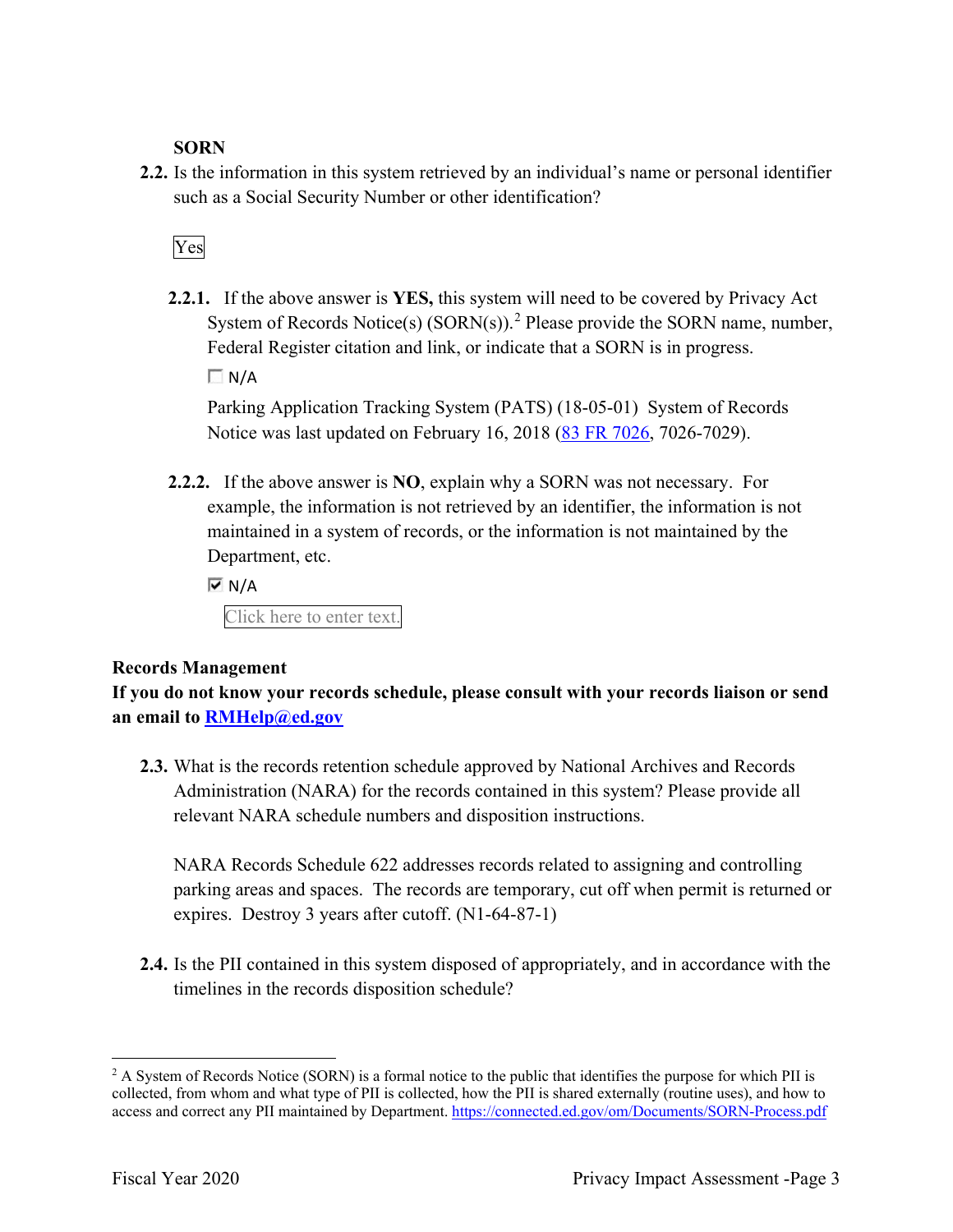Yes

### **3. Characterization and Use of Information**

### **Collection**

**3.1.** List the specific PII elements (e.g., name, email, address, phone number, date of birth, Social Security, etc.) that the system collects, uses, disseminates, or maintains.

 PATS collects first name, middle initial, last name, home address, work email address, work phone number, employment status, Department principal office, employee service computation date, and automobile information such as make, model, registration, state, and license plate number. For visitors, business justification is also collected.

 **3.2.** Does the system collect only the minimum amount required to achieve the purpose stated in Question 1.2?<br>Yes

The system collects only that information necessary to determine eligibility for parking and to administer the parking program.

**3.3.** What are the sources of PII collected (e.g., individual, school, another agency, commercial sources, etc.)?

 information on the parking permit application. Visitors requesting parking provide information directly to the Department Transportation Service Office. Federal employees wishing to use Department-controlled parking spaces provide their

 **3.4.** How is the PII collected from the stated sources listed in Question 3.3 (e.g., paper form, web page, database, etc.)?

Federal employees log into the PATS website and directly enter required information on the parking permit application. Visitors email information directly to the Transportation Service Office.

 **3.5.** How is the PII validated or confirmed to ensure the integrity of the information collected?<sup>3</sup> Is there a frequency at which there are continuous checks to ensure the PII remains valid and accurate?

 $3$  Examples include restricted form filling, account verification, editing and validating information as it's collected, and communication with the individual whose information it is.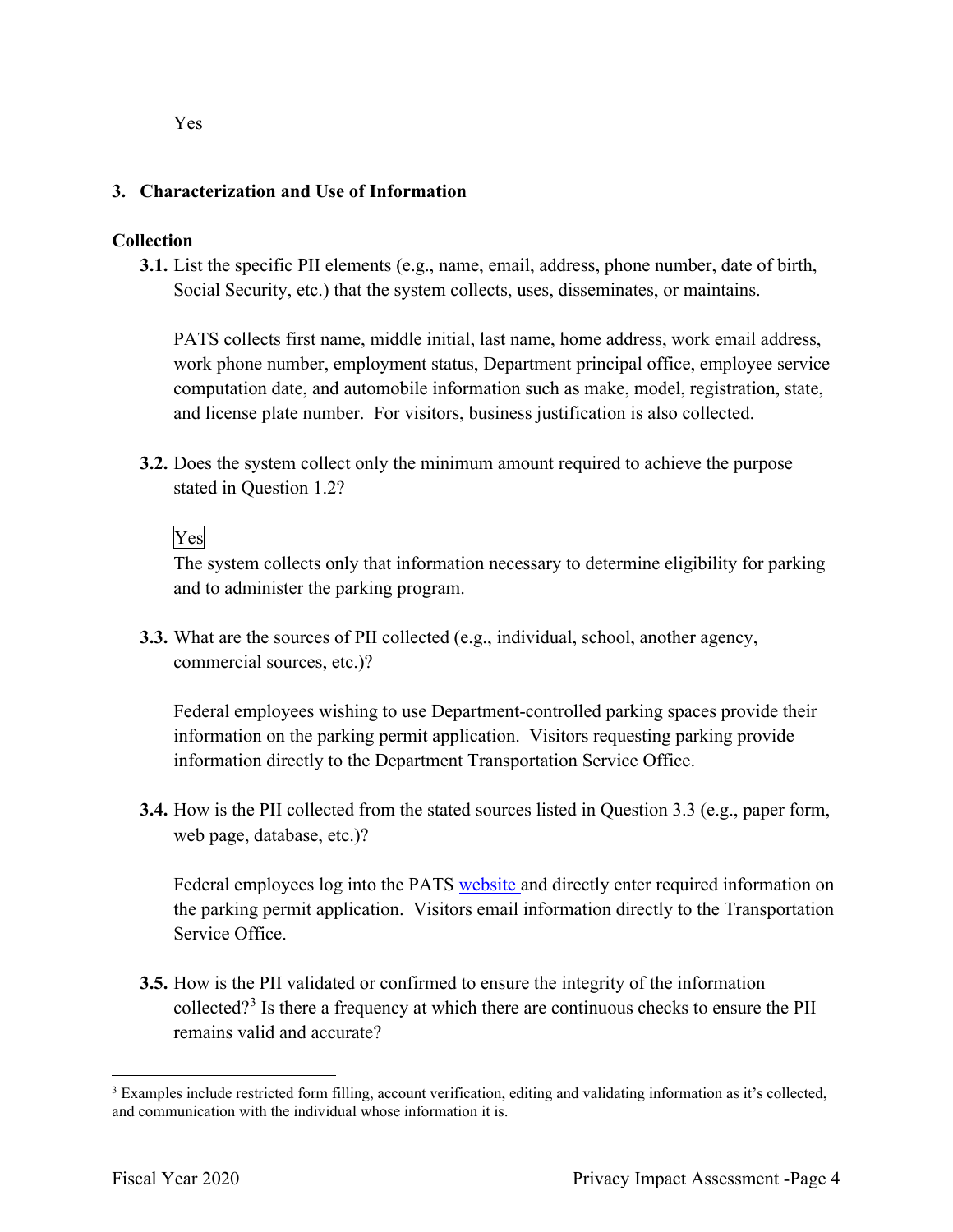Applicant information is manually validated by the employee submitting the application at the time of parking permit issuance and periodically throughout each fiscal year. before they are issued their parking permit with signature confirming information accuracy. Applications are automatically ranked by PATS after the application period has closed. Visitors submit information directly. If visitors submit inaccurate Manual validation by the employee submitting the application is required annually information, they will not receive a response from the Transportation Service Office.

### **Use**

**3.6.** Describe how the PII is used to achieve the purpose stated in Question 1.2 above.

 Federal employee information is used to help determine an applicant's eligibility and ranking for subsidized parking in Department-occupied buildings. Information is also collected from individuals seeking visitor permits to determine eligibility for visitor permits.

 **3.7.** Is the system using PII for testing/researching new applications or information systems prior to deployment or for training employees?<br>No

 **3.7.1.** If the above answer is **YES,** what controls are in place to minimize the risk and protect the data?

 $\overline{M}$  N/A

Click here to enter text.

### **Social Security Numbers**

 *It is the Department's Policy that, in order to collect Social Security Numbers, the System Owner must state the collection is: 1) authorized by law, 2) necessary for an agency purpose, and 3) there is no reasonable alternative.* 

 **3.8.** Does the system collect Social Security Numbers? Note that if the system maintains Social Security Numbers but does not explicitly collect them, answer 3.8.1 to address the purpose for maintaining them.

No

**3.8.1.** If the above answer is **YES**, explain the purpose for its collection, and how the SSN will be used.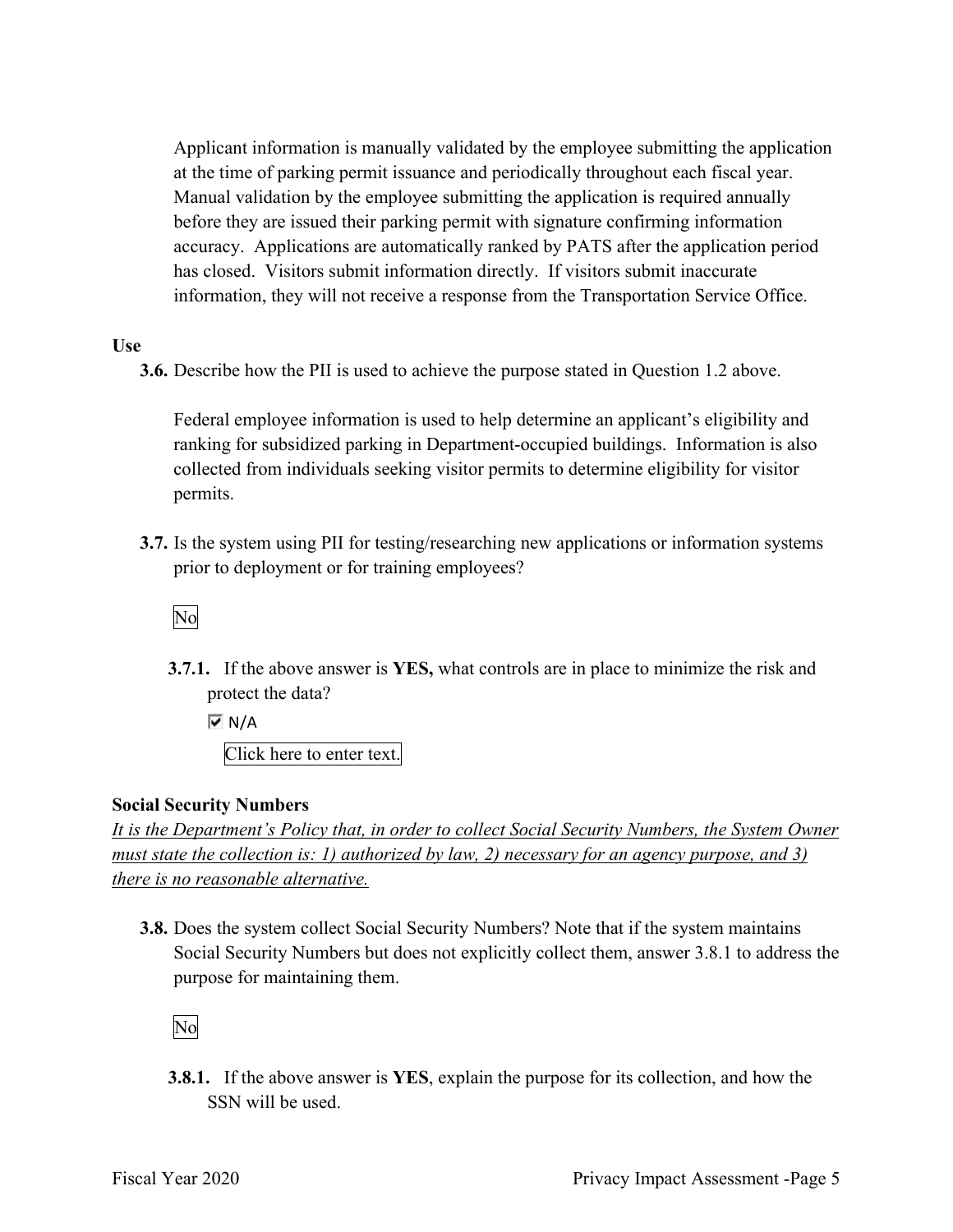Click here to enter text.  $\overline{M}$  N/A

 **3.8.2.** Specify any alternatives considered in the collection of SSNs and why the alternatives were not selected.

 $\overline{M}$  N/A Click here to enter text.

### **4. Notice**

 its collection (e.g., direct notice, such as a Privacy Act Statement (if applicable) or **4.1.** How does the system provide individuals with notice about the collection of PII prior to public notice, such as a SORN, PIA,)? If notice is not provided, explain why not.

A Privacy Act statement is provided prior to applicants entering information into the system. Public notices are also provided through this PIA as well as a SORN.

 **4.2.** Provide the text of the notice or the link to the webpage where the notice is posted if notice is provided other than by SORN or PIA.

 $\Box N/A$ 

<https://edcts.entellitrak.com/etk-ed-frp-prod/page.request.do>

**4.3.** What opportunities are available for individuals to consent to uses (including new uses of previously collected PII), decline to provide PII, or opt out of the project?

 the time of application open season. They would then not be eligible to apply for then not be eligible for visitor parking. Federal employees not wishing to provide PII can decline to provide the information at parking. Visitors requesting parking can decline to provide the information. They would

**4.4.** Is the notice referenced in Question 4.1 reviewed and revised when there are changes in the practice, policy, or activities that affect the PII and privacy to ensure that individuals are aware of and can consent to, where feasible, these changes?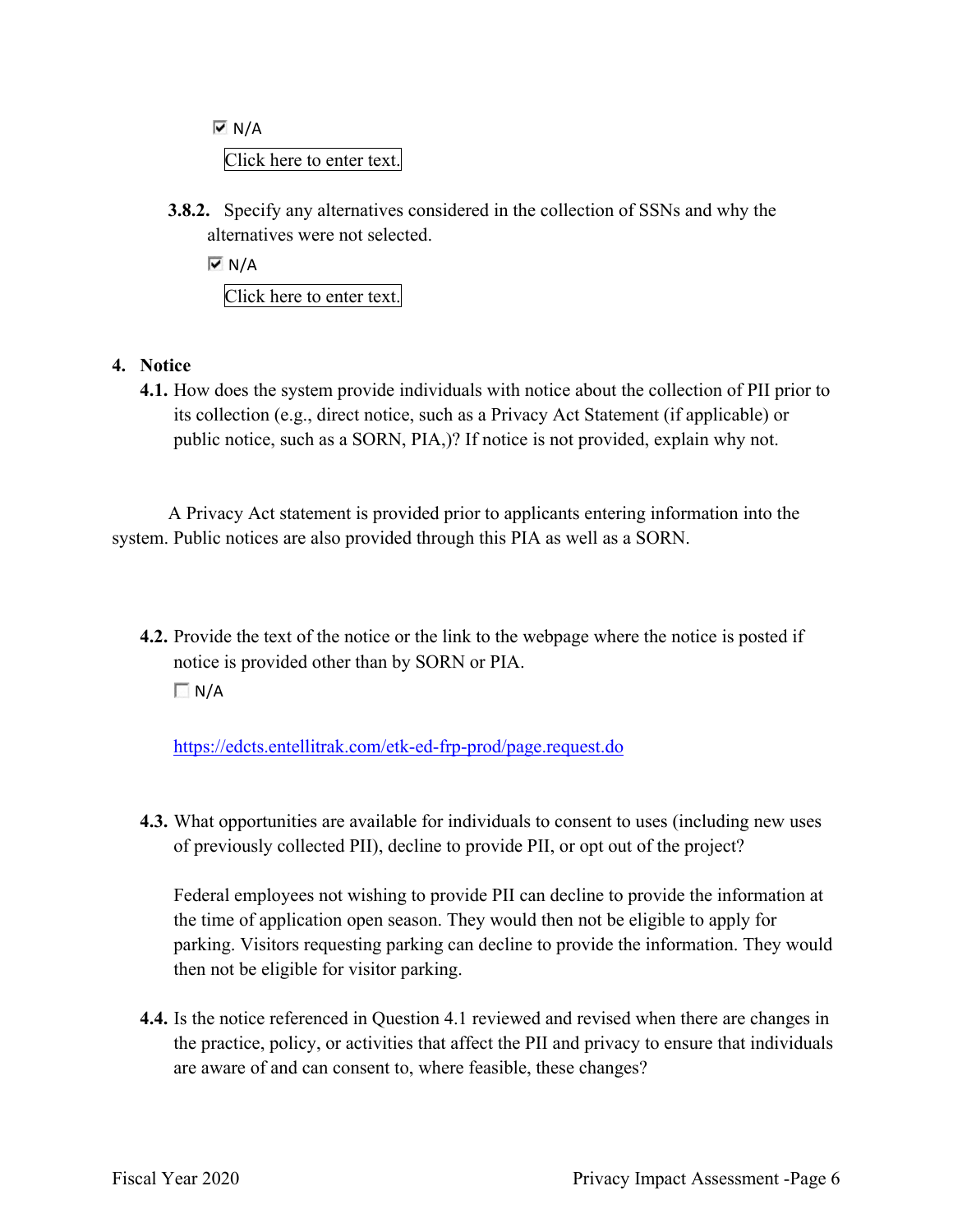### **5. Information Sharing and Disclosures**

### **Internal**

 **5.1.** Will PII be shared internally with other Department principal offices? If the answer is **NO**, please skip to Question 5.4.

Yes

**5.2.** What PII will be shared and with whom?

 $\Box$  N/A

The PATS system rarely discloses PII to other Department Offices.

 **5.3.** What is the purpose for sharing the specified PII with the specified internal organizations?

 $\overline{\triangledown}$  N/A

 The PII contained in PATS is rarely disclosed within the Department of Education and is only disclosed for the purposes of the administration of the program. For example, should there be a threat identified within a parking facility, information would be shared with the security office and other supporting offices.

### **External**

 **5.4.** Will the PII contained in the system be shared with external entities (e.g., another agency, school district, the public, etc.)? If the answer is **NO**, please skip to Question 6.1.

### Yes

 OFO does not ordinarily share data with external parties. PATS may disclose information contained in a record in this system of records under the routine uses listed in this system of records without the consent of the individual if the disclosure is compatible with a purpose for which the record was collected. These disclosures are made on a case-by-case basis or, if the Department has complied with the computer matching requirements of the Privacy Act of 1974, as amended (Privacy Act), under a computer matching agreement.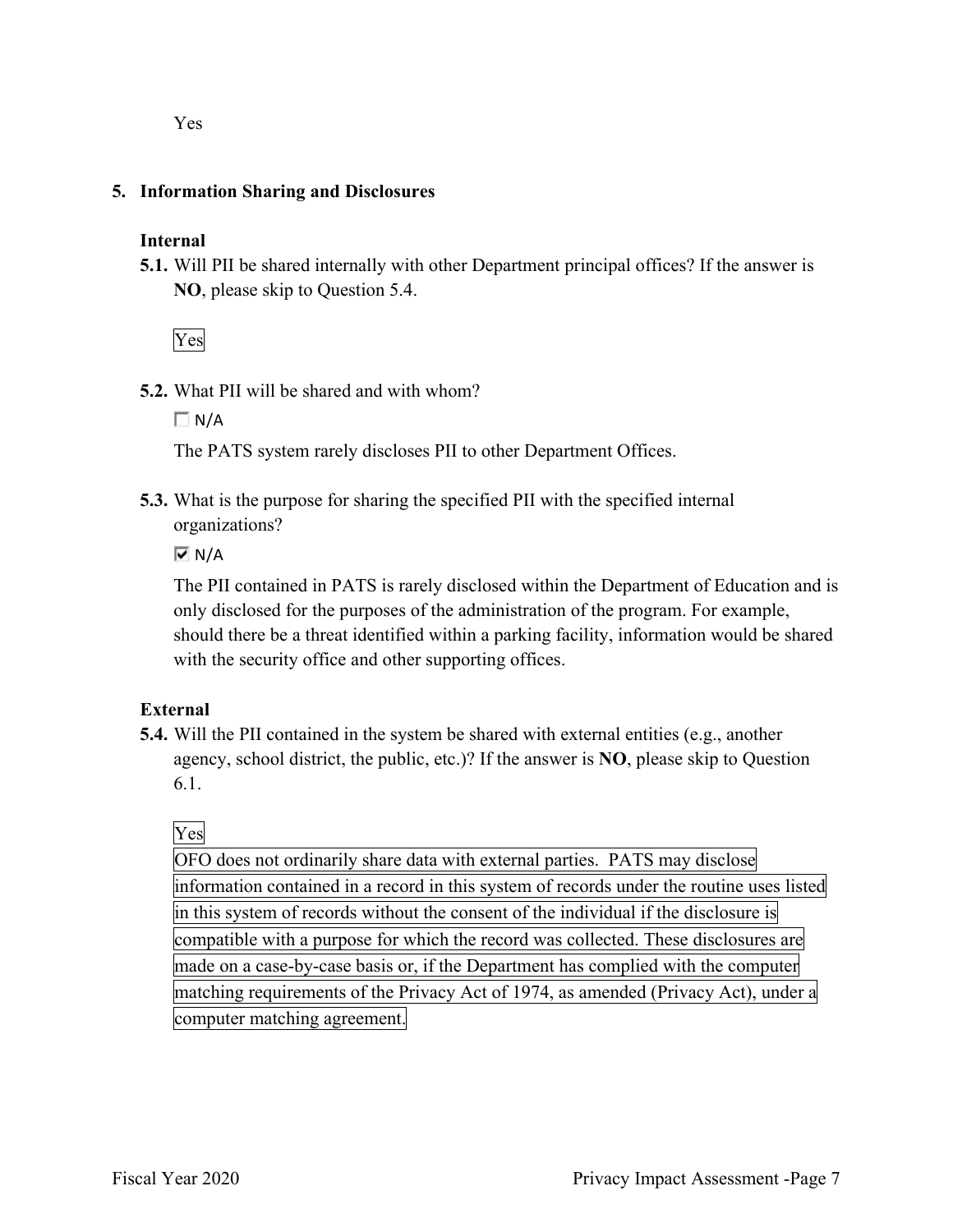**5.5.** What PII will be shared and with whom? List programmatic disclosures only. 4  **Note: If you are sharing Social Security Numbers externally, please specify to whom and for what purpose**.

 $\overline{M}$  N/A

 There are a number of routine uses of disclosure of the PII in the PATS system. All are currently accounted for within the PATS SORN.

**5.6.** What is the purpose for sharing the PII with the specified external entities?

 $\overline{M}$  N/A

The organization shares information external to the Department under the routine uses identified within the SORN.

**5.7.** Is the sharing with the external entities authorized?

 $\Box N/A$ Yes

 **5.8.** Is the system able to provide and retain an account of any disclosures made and make it available upon request?

 $\Box$  N/A

Yes

**5.9.** How is the PII shared with the external entity (e.g., email, computer match, encrypted line, etc.)?

 $\Box$  N/A

Information is shared in a secure and electronic fashion with external parties.

**5.10.** Is the sharing pursuant to a Computer Matching Agreement (CMA), Memorandum of Understanding (MOU), or other type of approved sharing agreement with another agency?

 $\Box$  N/A No

**5.11.** Does the project place limitation on re-disclosure?  $\Box N/A$ 

<sup>&</sup>lt;sup>4</sup> If this information is covered by Privacy Act System of Records Notice (SORN) please list only relevant programmatic disclosures listed under the Routine Uses section.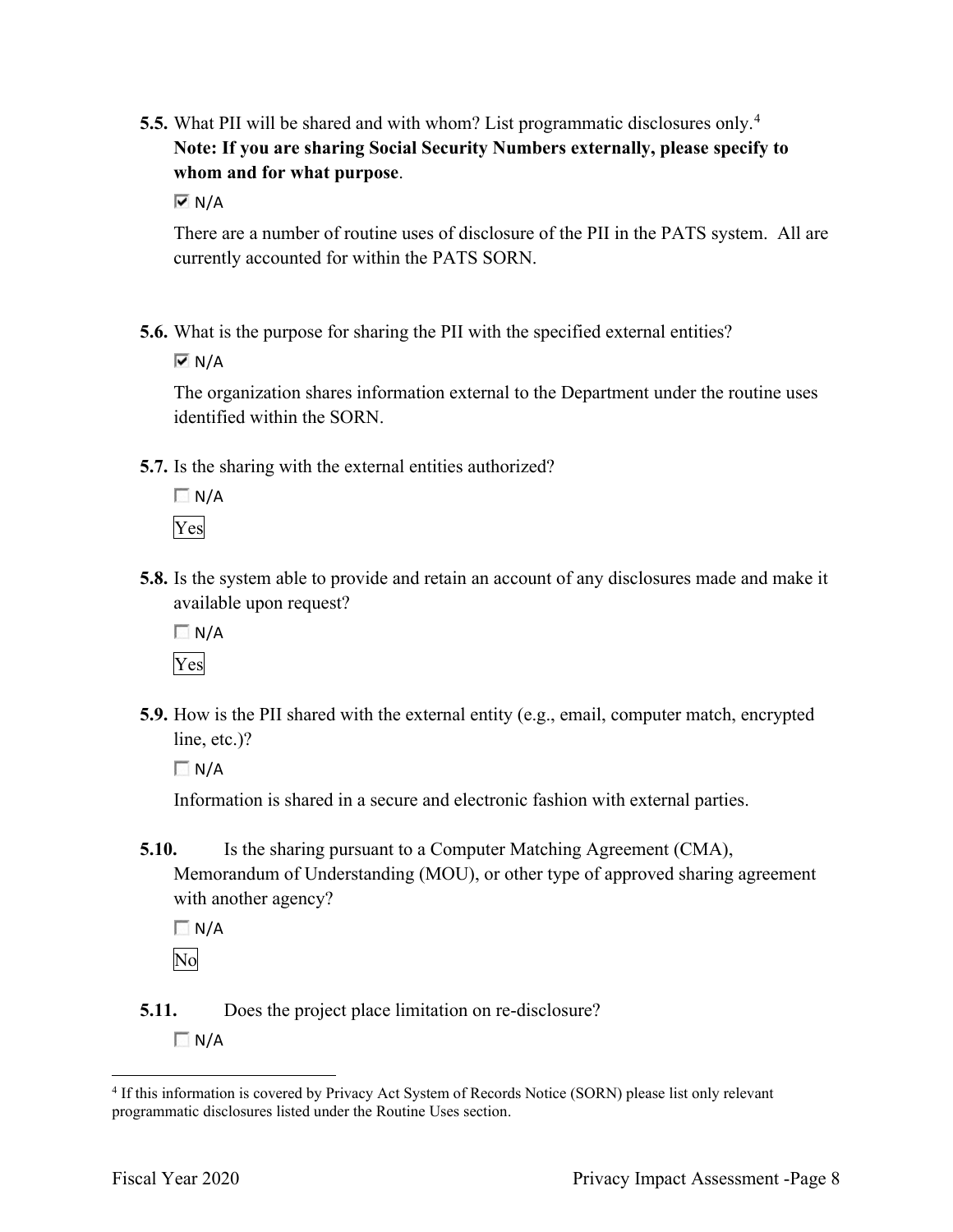Yes

 As the project does not regularly disclose information, PATS will ensure that there is a limitation on any re-disclosures as required.

### **6. Redress**

**6.1.** What are the procedures that allow individuals to access their own information?

 Federal employees can access their information at any time through the PATS website. Visitors can also contact the Transportation Service Office directly.

 **6.2.** What procedures are in place to allow the subject individual to correct inaccurate or erroneous information?

 the PATS website. Additionally, individuals may provide the system manager with Your request must meet the requirements of the regulations at 34 CFR 5b.5, including proof of identity. Federal employees can correct inaccurate or erroneous information at any time through name, agency and office, and the location where Department parking is provided, as well as information that reasonably identifies the record and the information to be contested.

**6.3.** How does the project notify individuals about the procedures for correcting their information?

 that provides information regarding use of the PATS system. The SORN and PIA also provide this information. The PATS webpage has a user guide, policies and procedures, and a participation form

### *7.* **Safeguards**

### *If you are unsure which safeguards will apply, please consult with your ISSO.*

 **7.1.** Does the principal office work with their CSO/ISSO to build privacy & security into the system and build privacy extensions to the extent feasible?

## Yes

**7.2.** Is an Authority to Operate (ATO) required?

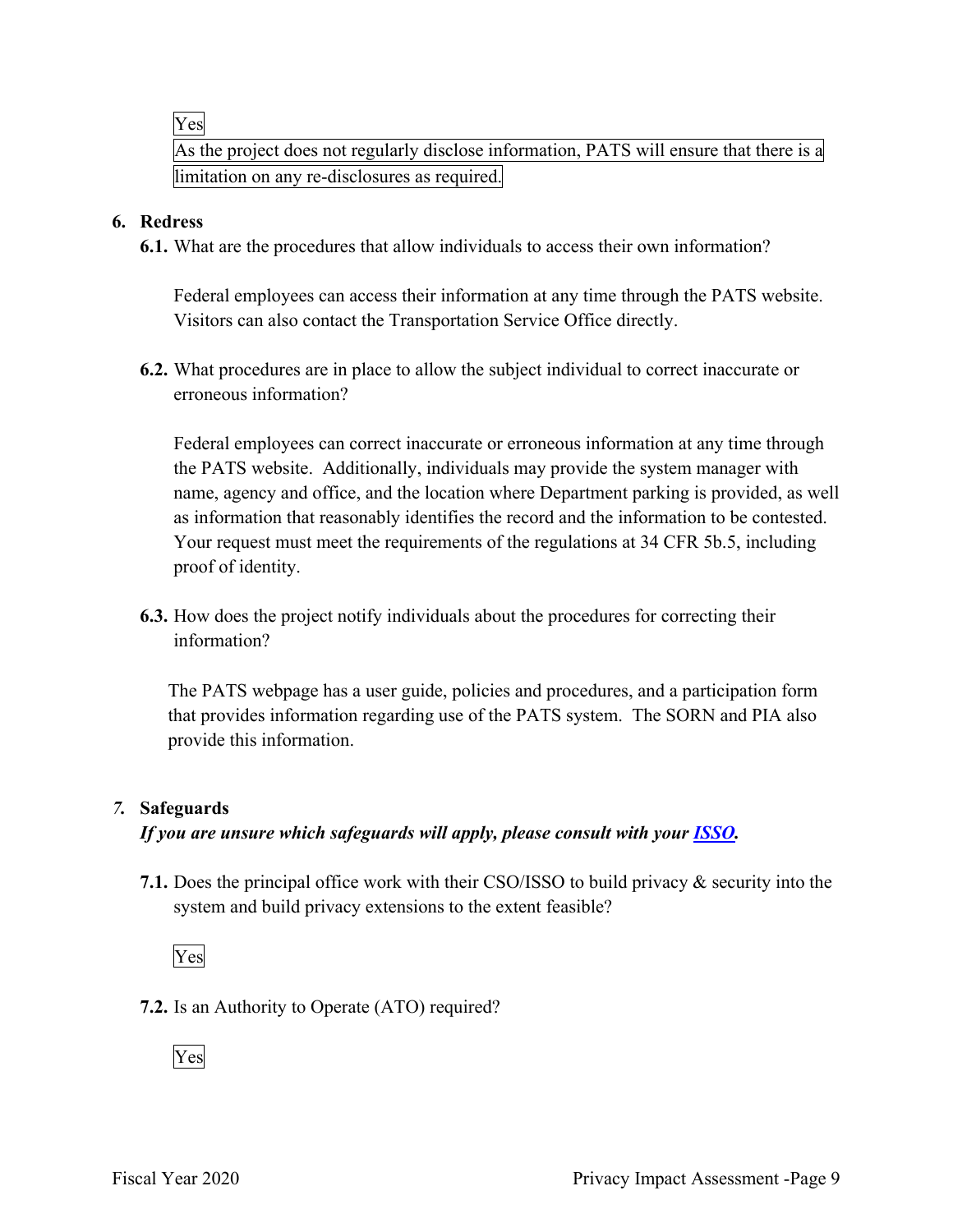**7.3.** Under NIST FIPS Pub. 199, what is the security categorization of the system: **Low, Moderate, or High?** 

 $\Box$  N/A

Moderate

 **7.4.** What administrative, technical, and physical safeguards are in place to protect the information?

 PATS is hosted outside of the Department's network on FedRAMP-certified CSP, Tyler their environment to ensure the confidentially, integrity, and availability of the over the physical facility where the system is located in adherence with FedRAMP standards. PATS utilizes role-based authentication to ensure only authorized users can access information, and they can only access the information needed to perform their A firewall is in place which allows only specific trusted connections to access the data. Federal. The system is provided as a SaaS and is required to complete routine testing of information in the system and services provided. The CSP enforces security controls duties. Authentication to the server is permitted only over secure, encrypted connections. PATS has an ATO in place and complies with all National Institute of Standards and Technology (NIST) standards.

Physical safeguards for the data centers are detailed within the system security plan and are assessed as part of the FedRAMP assessment. Tyler Federal does not consume, process, or view the customers' data; no hard copies are made.

 cryptographic mechanisms are in place. There is role-based access control within the MicroPact/Tyler Federal does not access customer production applications without specific approval from the system owner (possibly for troubleshooting purposes). The customer manages application- level access and accounts. Multiple layers of application.

 **7.5.** Is the information in the system appropriately secured in accordance with the IT security requirements and procedures as required by Federal law and policy?



**7.6.** Has a risk assessment been conducted where appropriate security controls to protect against that risk have been identified and implemented?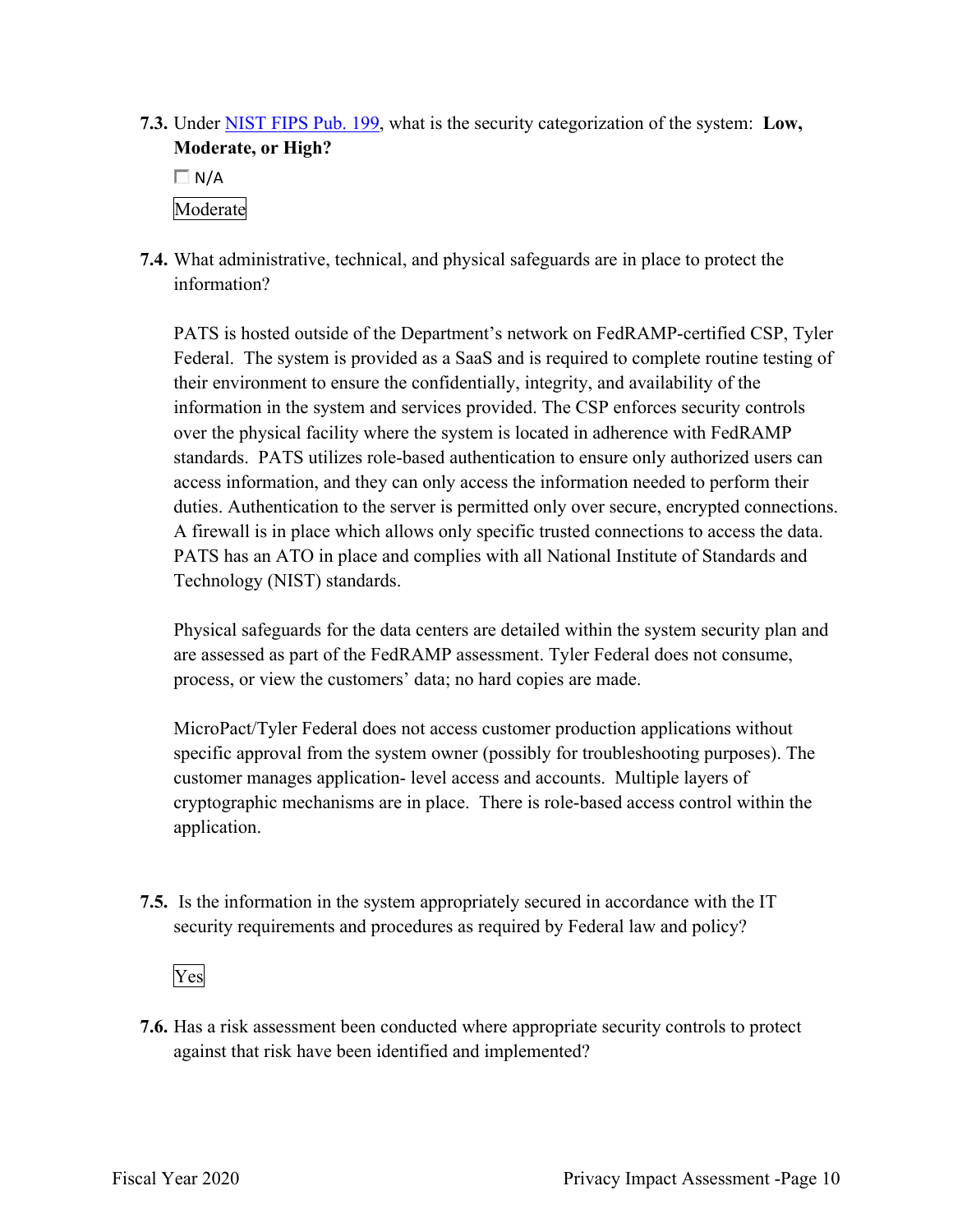

 ensure the security controls continue to work properly at safeguarding the PII. **7.7.** Please describe any monitoring, testing or evaluation conducted on a regular basis to

MicroPact/Tyler Federal performs monitoring, testing, and evaluation of their software. MicroPact/Tyler Federal is responsible for ensuring access controls are working as defined in the software.

- As a part of their continuous monitoring plan, MicroPact/Tyler Federal evaluates and tests a selection of controls internally on a scheduled basis.
- • Assessments are conducted annually by MicroPact/Tyler Federal's third-party organization as part of FedRAMP continuous monitoring requirement; results are reported within the security assessment report. Additionally, MicroPact/Tyler Federal supports multiple customer assessments each year and evaluates those results.
- Security documentation is reviewed by the information system security officer (ISSO) and the information system owner (ISO) at least annually and updated as required by changes to the system, security posture, or security requirements.

The system production environment has multiple monitoring tools in place. Infrastructure logs are audited. Application-level audit logs can be run by the customer from the administrative module. MicroPact/Tyler Federal also has a continuous monitoring plan in place, which schedules the evaluation/testing of select controls internally.

 There are a number of reviews conducted by the PATS administrator to ensure only authorized users are accessing system data.

### **8. Auditing and Accountability**

 **8.1.** How does the system owner assess and ensure that the PII is used in accordance with stated practices in this PIA?

 Any current Department employee has access to PATS and can utilize system to provide administrators that no longer have the need to access the information. The ISO also and submit a parking application, but they can only access their own information. Parking administrators are provided access by the system administrator and are only given access to information necessary to perform their specific duties. Parking administrator access is reviewed annually with access being deleted for any parking works directly with the Department's privacy office on privacy compliance documentation to ensure all information in this PIA is up to date and accurate.